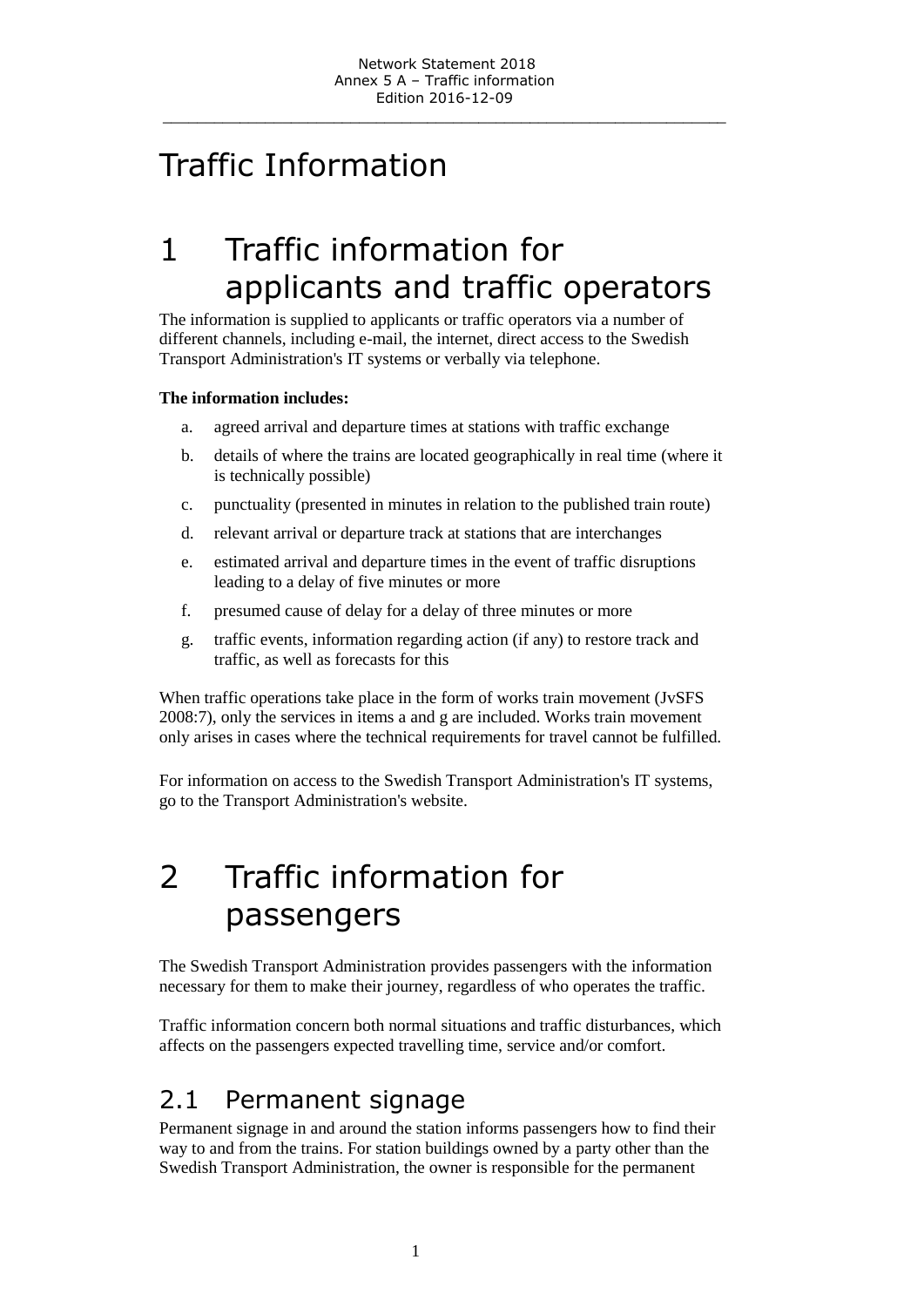signage. The framework for the Swedish Transportation Administration's sign standard is open to all responsible parties for use. This provides the opportunity to create a comprehensive solution for signage and information flow.

## 2.2 Dynamic traffic information for passengers

The presentation of advertising data may diverge depending on the technical capabilities of the traffic channels. The information must be uniform and where possible cover the passenger's entire journey.

Traffic information for passengers is based on up-to-date data which is verified as much as is possible. The information is delivered speedily and in a manner which enables the passenger to absorb it both quickly and with ease.

Traffic information at a station provides information about the current traffic situation and, where applicable, forecasts for the future traffic situation. This information shall be delivered directly to the traveler via one or more dynamic traffic information channels. An uncertain estimation indicated as "preliminary" and can be adjusted forwards and backwards. In the event of platform changes, the distance and time considerations involved in getting to the new platform are taken into account.

Visual information is given promptly when a traffic-impacting event becomes known for the Swedish Transport Administration and it is presented to those stations which are expected to be affected by the deviation. Information about canceled trains / departures given immediately to all locations involved.

#### **Where possible, the following information is provided:**

- a. advertised train number
- b. advertised start-/terminal station
- c. intermediate stations, that are decisive for the journey
- d. agreed arrival and departure times at stations that are interchanges
- e. estimated arrival and departure times for trains delayed 5 minutes and more (related to published train route). If the cause for the delay is known, it will be given for delays of 10 minutes or more
- f. relevant arrival or departure platform at stations that are interchanges
- g. aggregated information with cause and forecast of events that result in traffic impacts for a number of trains
- h. name of the applicant/traffic operator
- i. product name, information on train formation, service etc.
- j. instructions in the event of traffic disruption (e.g., replacement traffic).

If points a and b deviate from the route plan, the applicant or traffic operator must update the e-service at the Swedish Transport Administration's website. Also additional detailed information required in the points h-j must be provided by the applicant or traffic operator.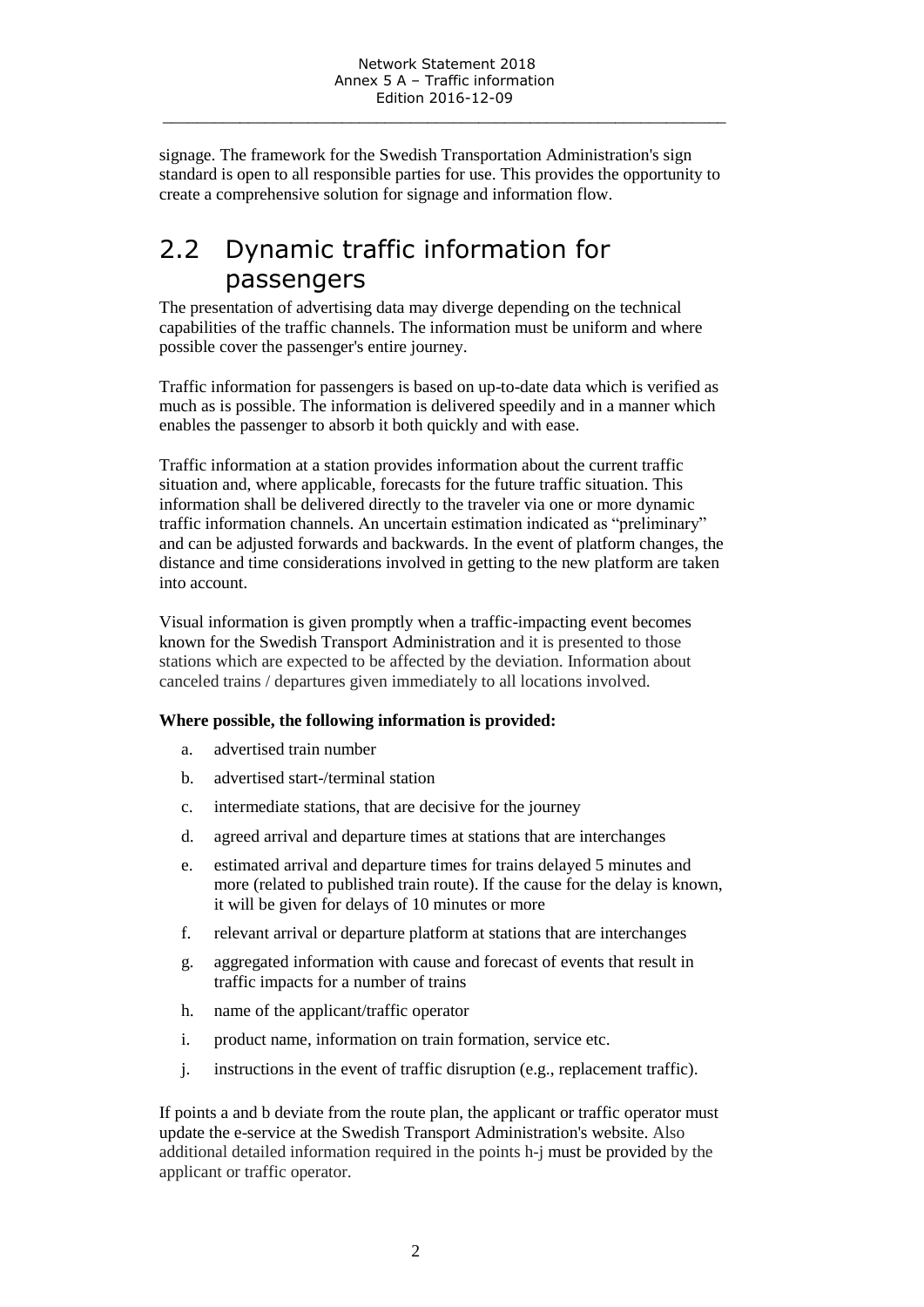#### Dynamic signage

All trains are announced on signs and displays, where possible, not later than 30 minutes before the agreed arrival or departure time. In the event of a traffic disruption that is affecting several trains, information can be summarized in the overall sign messages.

The text "*Spårändring*" ("Platform Change" in Swedish) is displayed when a platform change is made with 60 minutes or less to go before the scheduled arrival or departure time.

#### Loudspeakers

Loudspeaker announcements are made for trains with traffic disruptions and traffic events that require extra attention. Announcements are made primarily to give information about departures, while announcements for arrivals are made only in exceptional cases.

In the event of a traffic disruption that is affecting several trains, information can be summarized in the overall loudspeaker announcement. For major traffic disruptions, announcements that are important for the journey to the final destination, has a higher priority than other announcements.

The Swedish Transport Administration is working successively on introducing announcements in English for train departures, delays, track changes, cancelled trains and replacement traffic.

#### Information via web

Dynamic traffic information aimed primarily at passengers, but which may also be of value to applicants or traffic operators is presented on the Swedish Transport Administration's website. The information is published at least 12 hours before the agreed departure or arrival time of the train. The information is accompanied by a link to the website of the applicant or the traffic operator, provided that they have chosen to provide the Swedish Transport Administration with the web address.

## 2.3 Other

Traffic information exchanged between the Swedish Transport Administration and the applicant or traffic operator is provided in the first instance via IT systems. Additional information may also be provided via telephone, e-mail and to the applicant/traffic operator's on site personnel. Both the content of the information exchanged and the manner in which it is exchanged shall be structured in accordance with established guidelines. The Swedish Transport Administration and applicants or traffic operator shall maintain a dialogue in order to increase the standard of the traffic information provided to passengers.

Traffic information from the Swedish Transport Administration may be used for the applicant/traffic operator's web-based and mobile traffic information for passengers, or as verbal traffic information for passengers via call centers and sales channels.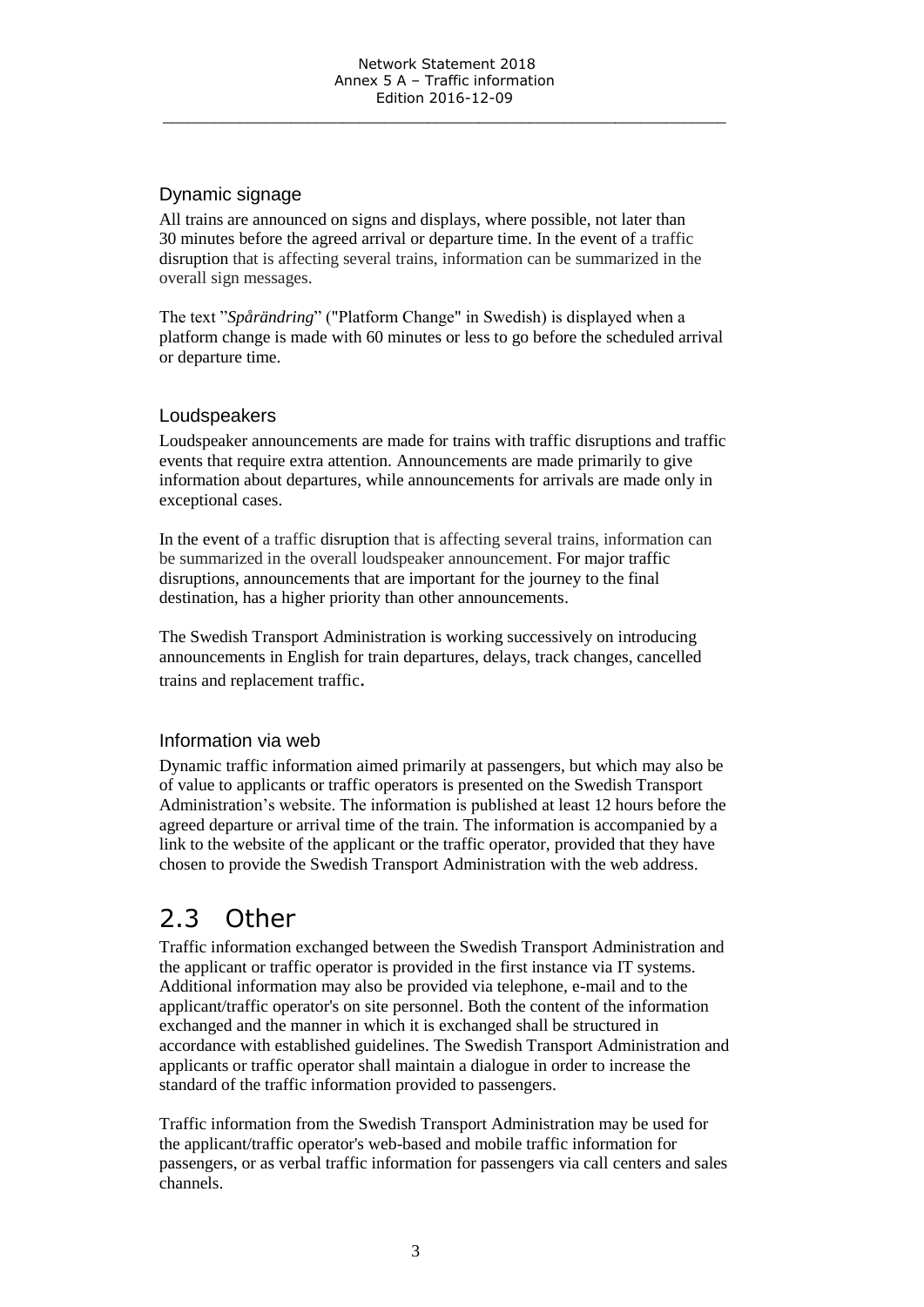The information pertaining to railroad traffic that is displayed on the Swedish Transport Administration's website is also available to third parties who develop traffic information services.

## 2.4 Advertising order for signs and speakers for passenger trains

The Swedish Transport Administration compiles, based on the agreed train paths, a basic advertising regarding traffic information for passengers. The proposed advertisement is presented to the applicant /traffic operators via the e-service at the Swedish Transport Administration's website.

The applicant/traffic operator is responsible for the complete announcement with details as below, both before a new timetable and changes during the running timetable.

All changes and additional data must contain information per train path and station and be submitted via the Swedish Transport Administration's the e-service by the applicant/traffic operator according to following:

| <b>Advertising</b>                                                                            | <b>Handed in at latest</b>                                                 |
|-----------------------------------------------------------------------------------------------|----------------------------------------------------------------------------|
| Train in established<br>timetable                                                             | 2 weeks before the timetable takes effect                                  |
| Known deviations, for<br>example planned track<br>engineering work and<br>weekend adaptations | 5 working days before the commencement of traffic                          |
| Other changes outside the<br>current operational period                                       | Latest at 15.00 weekday before the next operational<br>period <sup>1</sup> |

<sup>1</sup> After this hour the information is locked and will only be changed by the Transport Administration.

Changes that occurs after 15 o'clock the weekday before the next operational period and during the period of operation it is assumed that the applicant/traffic operator provides the Transport Administration with the changes and additions required for a complete traffic information to passengers. See Annex 1.A Contact information for the submission of these advertising information.

The applicant/traffic operator is responsible for:

- announcement follows the current weekend adaptation and the right calendar day
- remove double announcement that may occur when diversion of trains

The applicant/traffic operator shall, on the basis of the Swedish Transport Administration's predefined templates complement advertising information with:

- Announcement text from the group *deviation* of
	- Replacement traffic